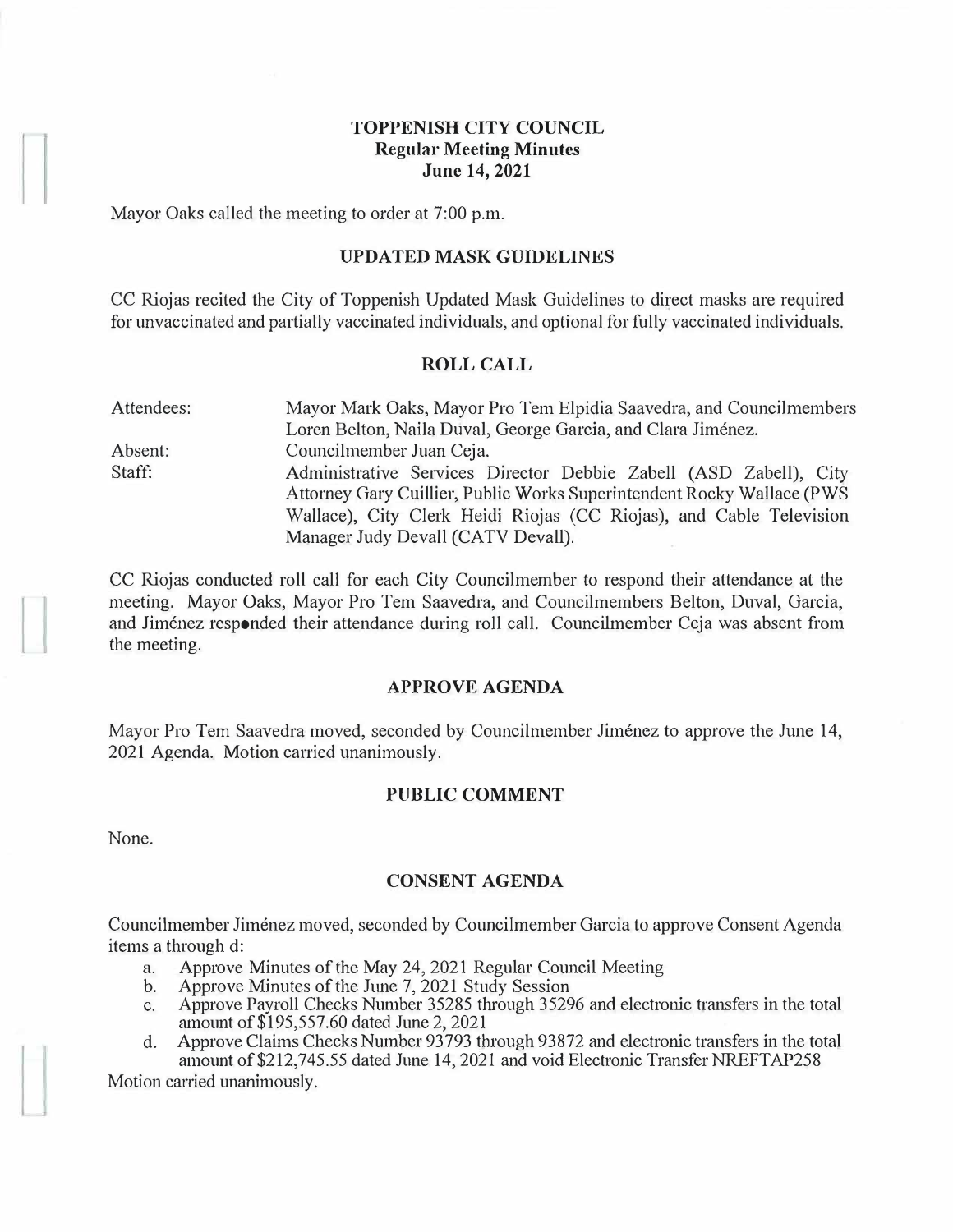#### **PUBLIC HEARING**

## **Public Hearing Regarding Adopting Six-Year Transportation Improvement Program for the Years 2022 through 2027: Presentation by Public Works Superintendent Rocky Wallace**

Mayor Oaks opened the public hearing at 7:04 p.m.

PWS Wallace noted the public hearing was required for adoption of the Six-Year Transportation Improvement Program for years of 2022 through 2027. He discussed the 12 proposed projects that include: Jackson Street Extension Improvements, South Juniper Street and Jackson Street Improvements, the Mural Attraction Sidewalk Improvements, Asotin A venue Improvements, South Toppenish Avenue Improvements, Idaho Street Extension, Fourth Avenue Reconstruction, King Lane Improvements, Fire Station Improvements, Police Station Improvements, Berger Lane, Adams Avenue, and Brooks Lane Roadway Improvements.

John Cerna, 510 South Juniper Street, and as the Toppenish School District Superintendent recited the letter he sent to Permit Services Coordinator Shaul documenting several reasons the District opposes the current design for the Jackson Street Extension to Ward Road. He noted previous safety concerns shared with City staff recommending the closure of the ramp off Highway 97 onto Ward Road. In addition, Mr. Cerna stated the participation of the Yakama Nation, as the adjoining property owner, in donating 15 feet of right of way on the South side of the proposed project. Without fulfilling the noted items for the safety of the students, parents, visitors, and staff, the District will not support the proposed project.

There being comments no further comment from the public, Mayor Oaks closed the public hearing at 7:19 p.m.

#### **NEW BUSINESS**

## **Resolution 2021-19: A Resolution Adopting the Six Year Transportation Improvement Program for the Years 2022 through 2027.**

Councilmember Belton moved, seconded by Councilmember Duval to adopt Resolution 2021-19. Motion carried unanimously.

## **Resolution 2021-20: A Resolution of the City Council of the City of Toppenish, Washington Updating Fee Schedules A And B.**

Mayor Pro Tem Saavedra moved, seconded by Councilmember Jiménez to adopt Resolution 2021-20. Motion carried unanimously.

#### **Set Agenda for the July 6, 2021 Study Session.**

ASD Zabell reported that the Office of Financial Management notified the City of its eligibility to receive Coronavirus Local Fiscal Recovery Funds from the Federal American Rescue Plan Act (ARPA). The City is forecasted to receive a total of \$2,459,014.00 over the next two years. During the discussion, Council inquired if funding for the swimming pool and recreation are eligible uses